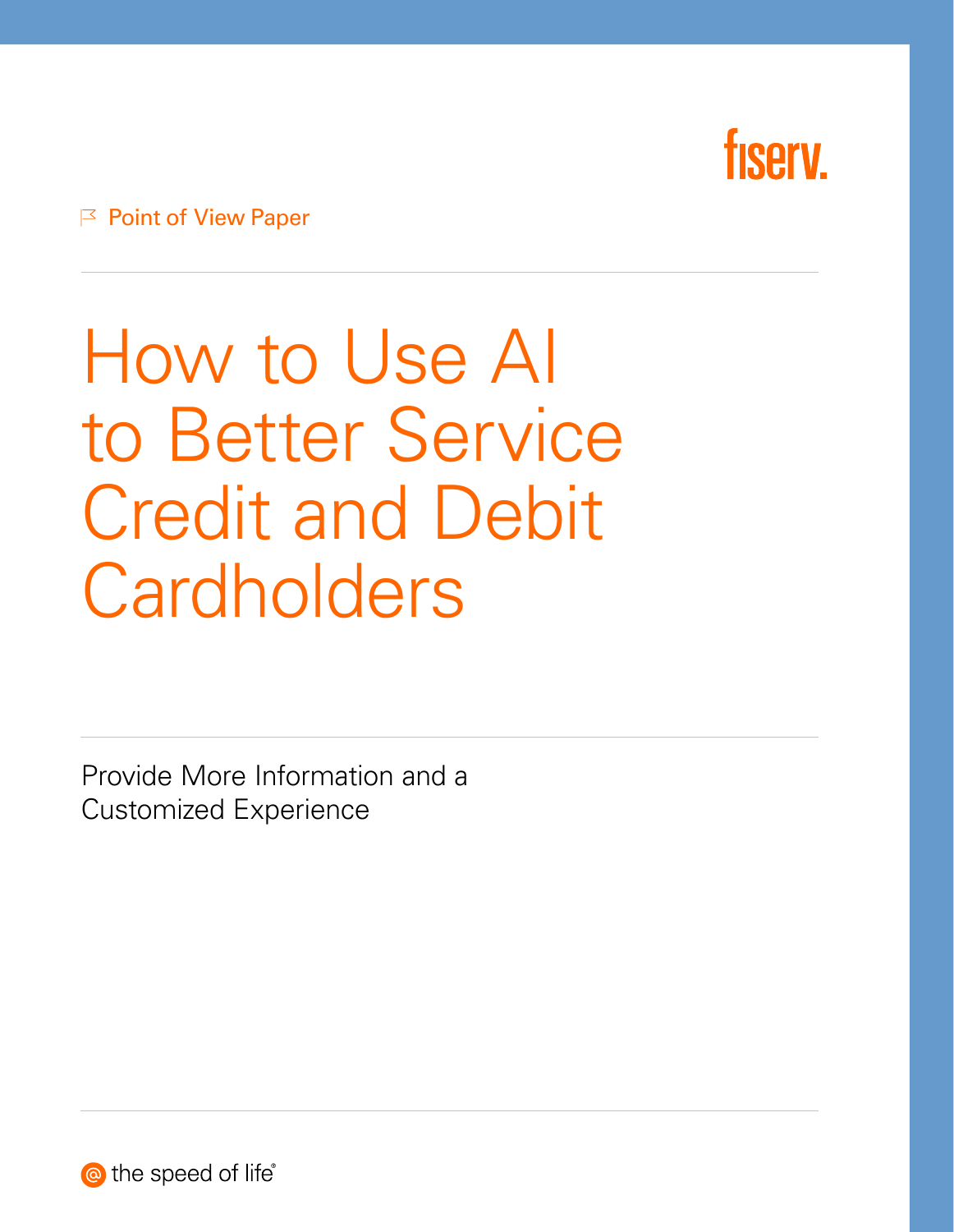Digital consumers want customized, self-service financial experiences. They expect access to detailed transaction information that enables them to clearly see their debit and credit card spending – so they can use their cards more easily and confidently. One approach that can help meet these expectations is using AI, banking data and digital delivery to push detailed and personalized fraud detection, risk assessment, money management, and rewards and offers directly to consumers.

Consumers are understandably interested in their spending. Providing detailed transaction insights and enriched information they can instantly access online or using a mobile banking app can help them understand their purchasing patterns and make informed spending decisions.



But a major challenge in giving consumers the custom information they want is the quality of transaction data. The transaction data financial institutions receive usually contains a lot of "noise." For example:

- $\rightarrow$  Fragmented Merchant Names – A merchant may use many different names. Some may include a store number, carry a serial number or contain soft billing descriptors
- $\rightarrow$  Ambiguous Merchant Names A merchant may use abbreviations or concatenated text to try to fit as much information as possible in the limited space provided by the ISO transaction standard. Some characters may even be cut off unexpectedly due to the space limit
- $\rightarrow$  Incorrect Merchant Locations A merchant terminal is often programmed with the location of its headquarters or regional office. A shipping terminal in California may have "Memphis, TN" as the location, and a vending machine in Florida may carry "Tukwila, WA" as its location
- $\rightarrow$  Incorrect Transaction Categories – A merchant may use an outdated merchant category code, or a payment provider may send its own category code in the transaction. For example, a transportation transaction paid through a non-financial institution provider may carry a general money transfer category code, rather than a more accurate travel category code

The data quality issue doesn't only affect the quality of the AI model and the derivation and delivery of personalized insights. It can also cause consumer confusion with a bill or statement, and is a major source of transaction disputes and customer service calls.

### A Better Approach

Traditionally, open banking and personal financial management solution providers have used labeling and rules engines to resolve some of these issues. But the limited data retrieved by screen scraping usually only contains names, amount and date. The process is imprecise and hard to scale.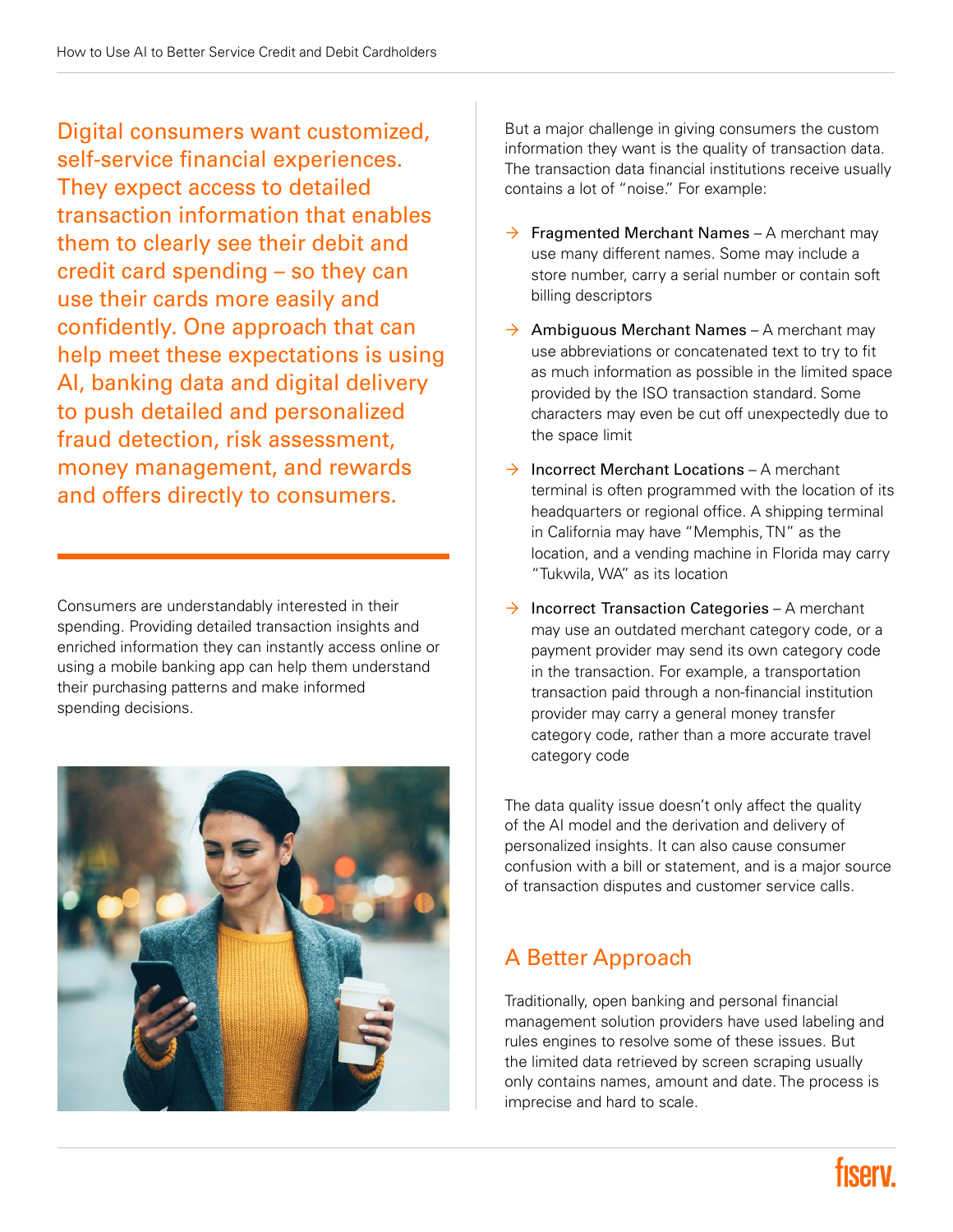In contrast, financial institutions and their processing providers can meet this challenge by balancing the unique interplay between real-time transaction authorization, user context, merchant databases and AI.

Here's how to put these elements together to enable this process to work:

- $\rightarrow$  Financial processors see all the data elements in the authorization stream that are often abstracted away or not preserved in offline databases
- $\rightarrow$  In real time, when an authorization occurs, the transaction and merchant can be correlated with user locations, where available
- $\rightarrow$  A subset of mobile users who have enabled their location, when available, can help crowdsource enrichment of merchant data for all other card-present transactions without locations
- $\rightarrow$  Natural language processing can be used to understand and recognize merchant name entities from the "noisy" transaction descriptions
- $\rightarrow$  Semantic searches then leverage the state-of-the-art word and sentence embeddings learned from merchant databases, rather than just text similarity, to search for the best possible match
- $\rightarrow$  A deep neural network-based computer vision model is trained to classify merchant logos and further establish the linkage between a merchant and a logo
- $\rightarrow$  Clustering is used to identify the most likely centroid for a store location
- $\rightarrow$  A time series detects the periodicity of transactions and, hence, recurring payments and merchants
- $\rightarrow$  Machine learning classification models classify transaction types and merchant categories based on the data fields available in the real-time authorization stream, such as POS entry mode, condition code, terminal type and merchant category code

The AI methods used can then build deep-and-wide machine-learning models to produce results with the potential to achieve significant transaction enrichment. This process should cover names and categories, store locations, payment channels, payment methods, digital wallet type, card on file, recurring and other payment attributes, and should resolve the hidden errors in names, locations and categories in real time.

#### Knowledge Is Power

Providing enriched transaction information can make the difference between a panicked consumer who is worried about fraud, and someone secure in the knowledge that each purchase is one they've actually made. The transaction information should include real merchant names, retail locations for physical purchases, transaction amount and purchase date. The more information gathered and displayed, the better. Transaction details should also include contact information for the merchant, so consumers can make any inquiries about the purchase directly.

This approach can yield significant benefits. It can reduce cardholder disputes and customer service calls, prevent fraud, derive accurate spend insights for consumers, and personalize offers based on a consumer's profile.

#### About the Author

Mandar Mangalvedhekar is Vice President, Product Strategy for Card Services at Fiserv. He has more than two decades of diverse experience in the financial services, telecommunications and technology industries, having held a variety of positions with Mastercard, American Express and AT&T. In his current role, he leads his team in developing innovative, card-based digital banking and payments solutions.